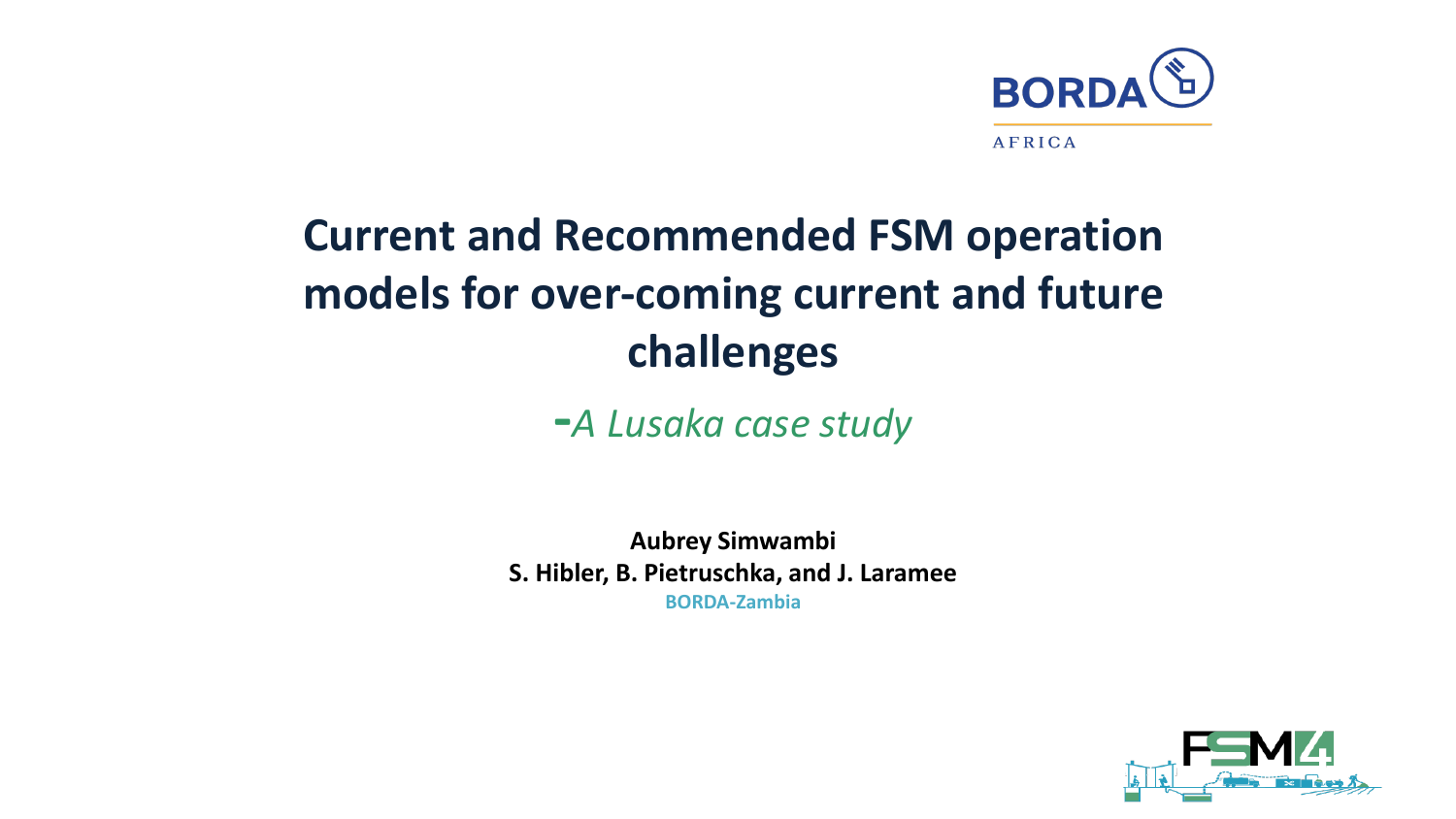### **INTRODUCTION**

### **Lusaka**

- Capital of Zambia
- Population of 2 million
- 70% in 35 peri-urban areas
- 10-15% people connected to main sewer line
- 90% people in peri-urban areas use pit latrines



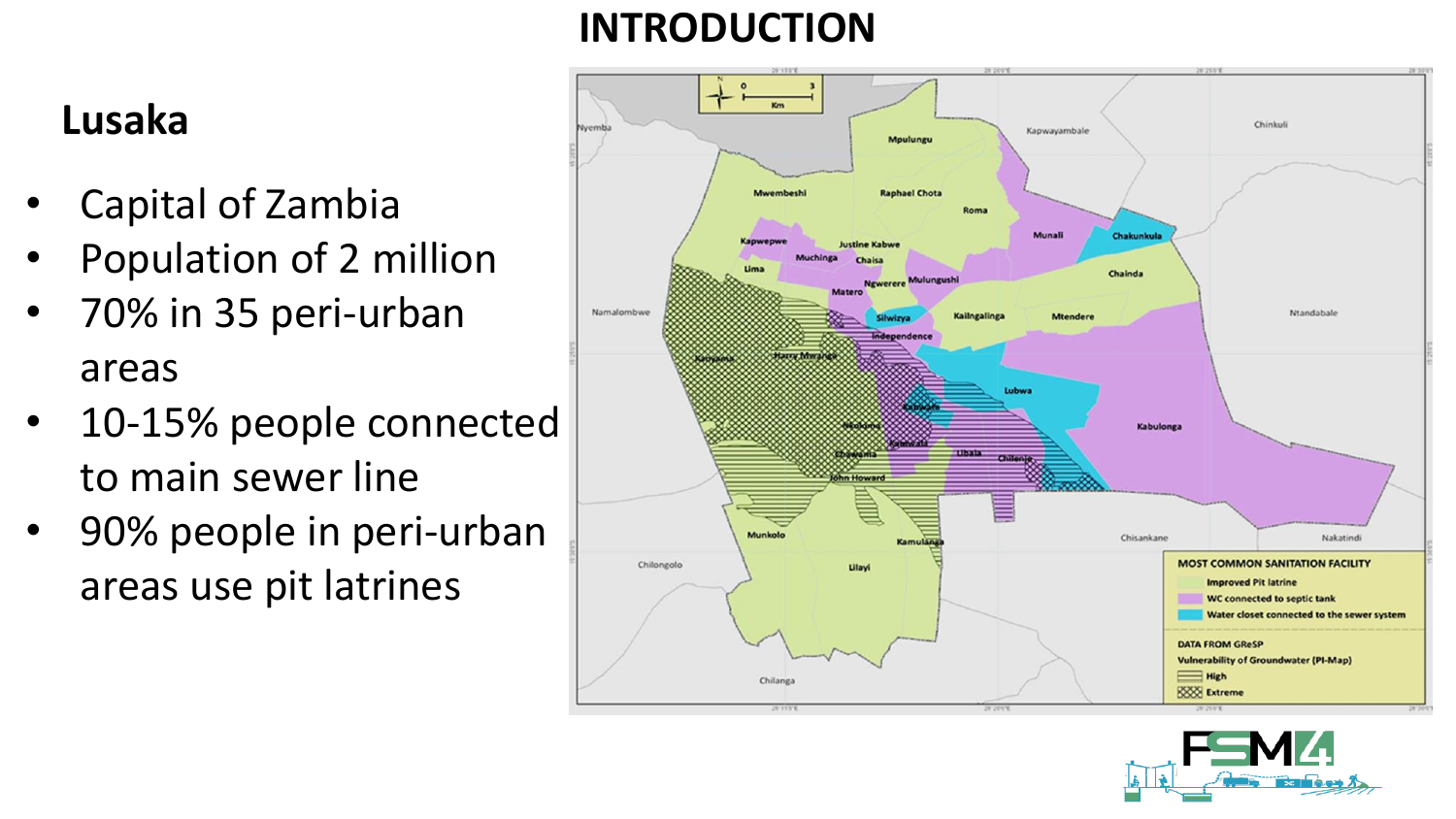### **INTRODUCTION**

# **Lusaka**

- sewer line
- Three sewage treatment ponds
- Four FSM facilities
	- One for vacuum truck waste
	- Two biogas units
	- One holding tank



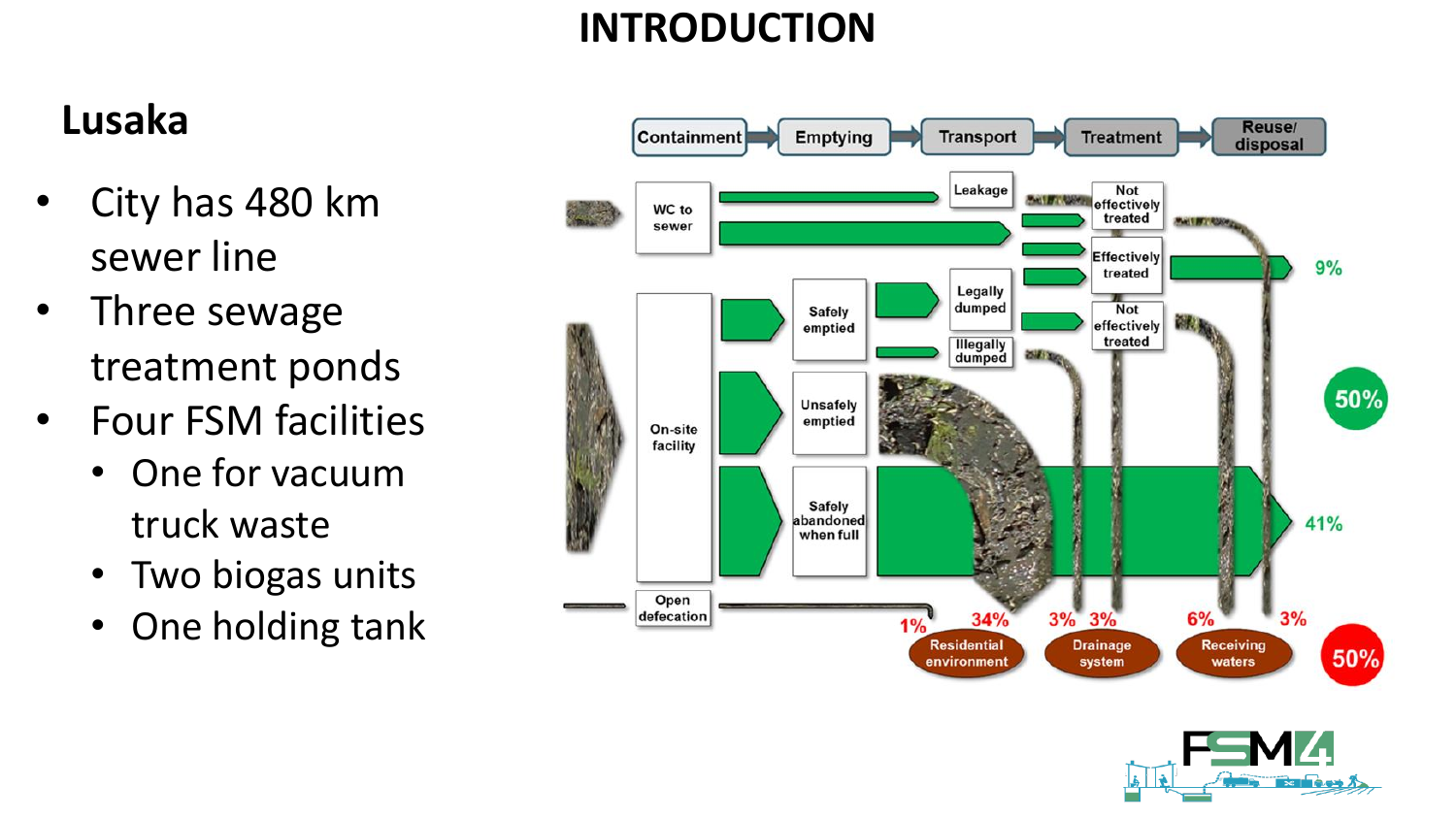### **MOTIVATION**

- Population growth leading to basic infrastructure growth
- Sustainable and reliable FSM models to improve:
	- Sanitation access
	- Public health
	- Environmental impact



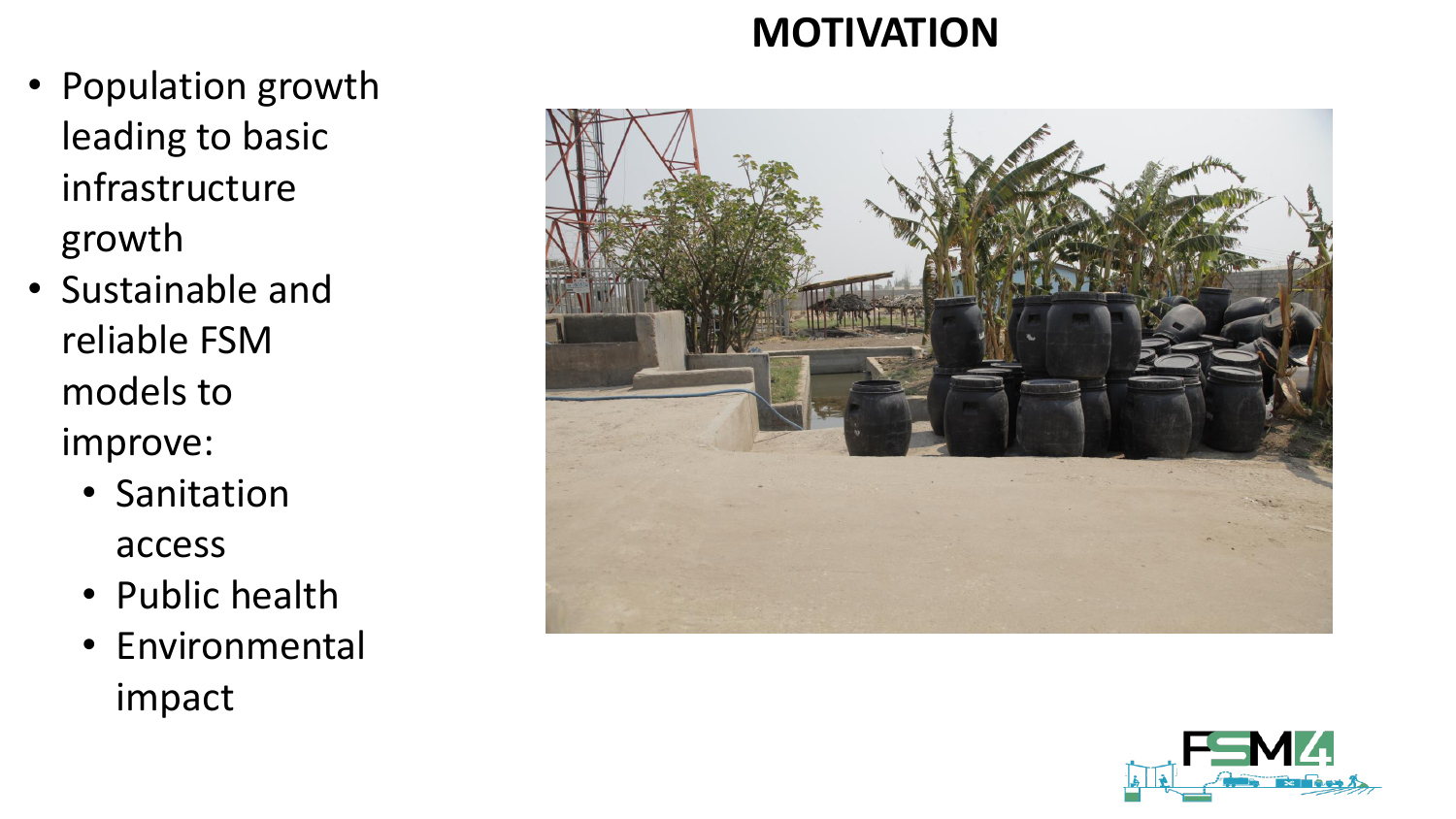# **METHODOLOGY AND STUDY DESIGN**

#### Questionnaire case study in the city of Lusaka.

- Public managed FSSM
- Private managed FSSM
- Public-private managed FSSM

#### Management models based on:

- Acceptance
- Management and Sustainability
- Operations and maintenance management
- Safety and Reliability

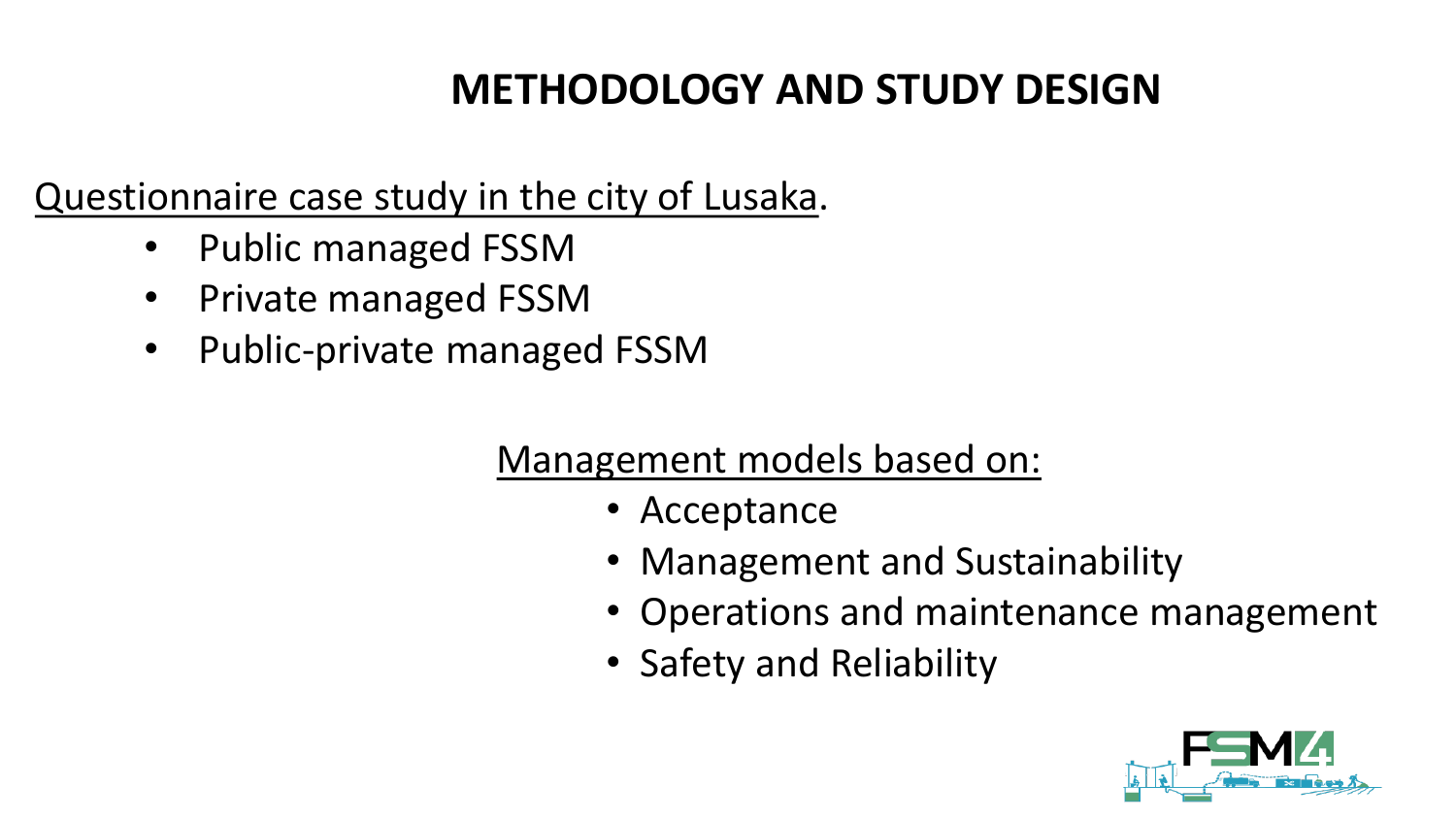#### **FINDINGS**

### **PUBLIC MANAGED**

### **PROS**

- Experience
- community acceptance
- Public institution may have the capacity to invest in awareness measurements
- In place self-safety regulatory

### **CONS**

- High risks and liabilities
- High financial risks and liabilities

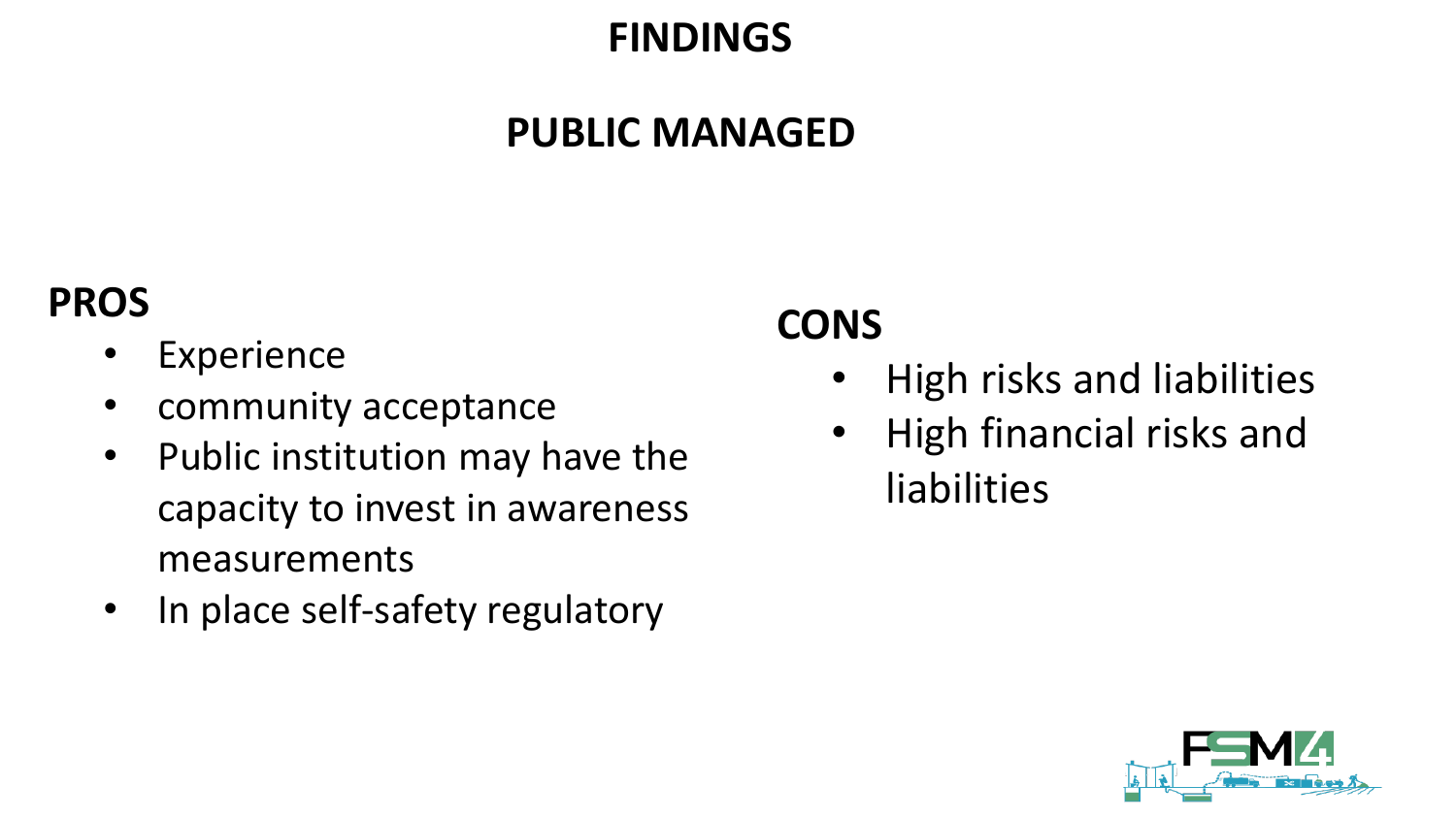### **FINDINGS**

### **PRIVATE MANAGED**

#### **PROS**

- Good service provisions and service extension
- Act in the sense to make the most profit out of their system

## **CONS**

- Lack of sensitization campaigns
- Environmental neglection

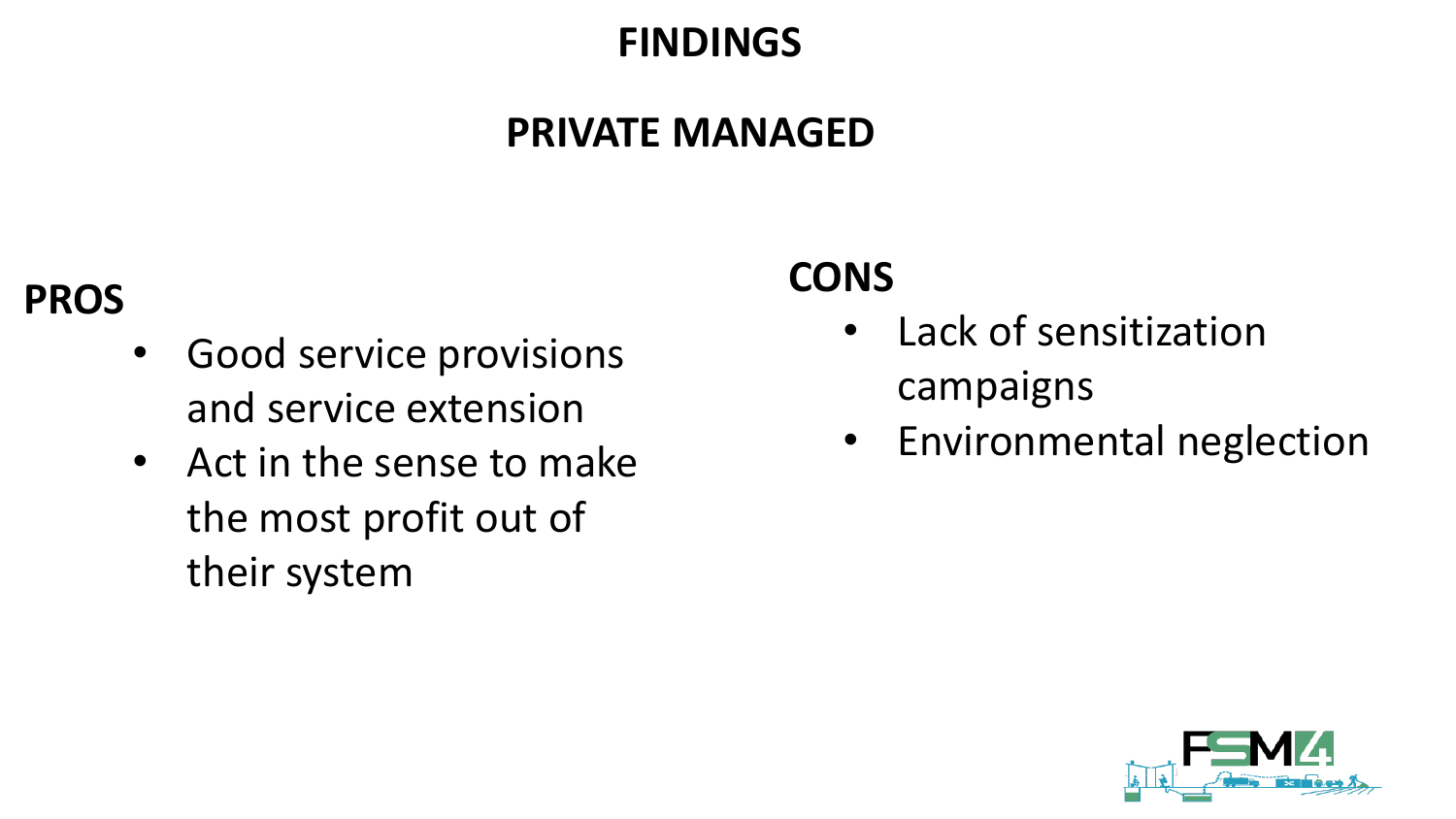### **RECOMMENDATIONS**

# **PUBLIC PRIVATE PARTNERSHIP**;

- Public health awareness organized campaigns
- Business interest
- safety and reliability
- High level of community acceptance



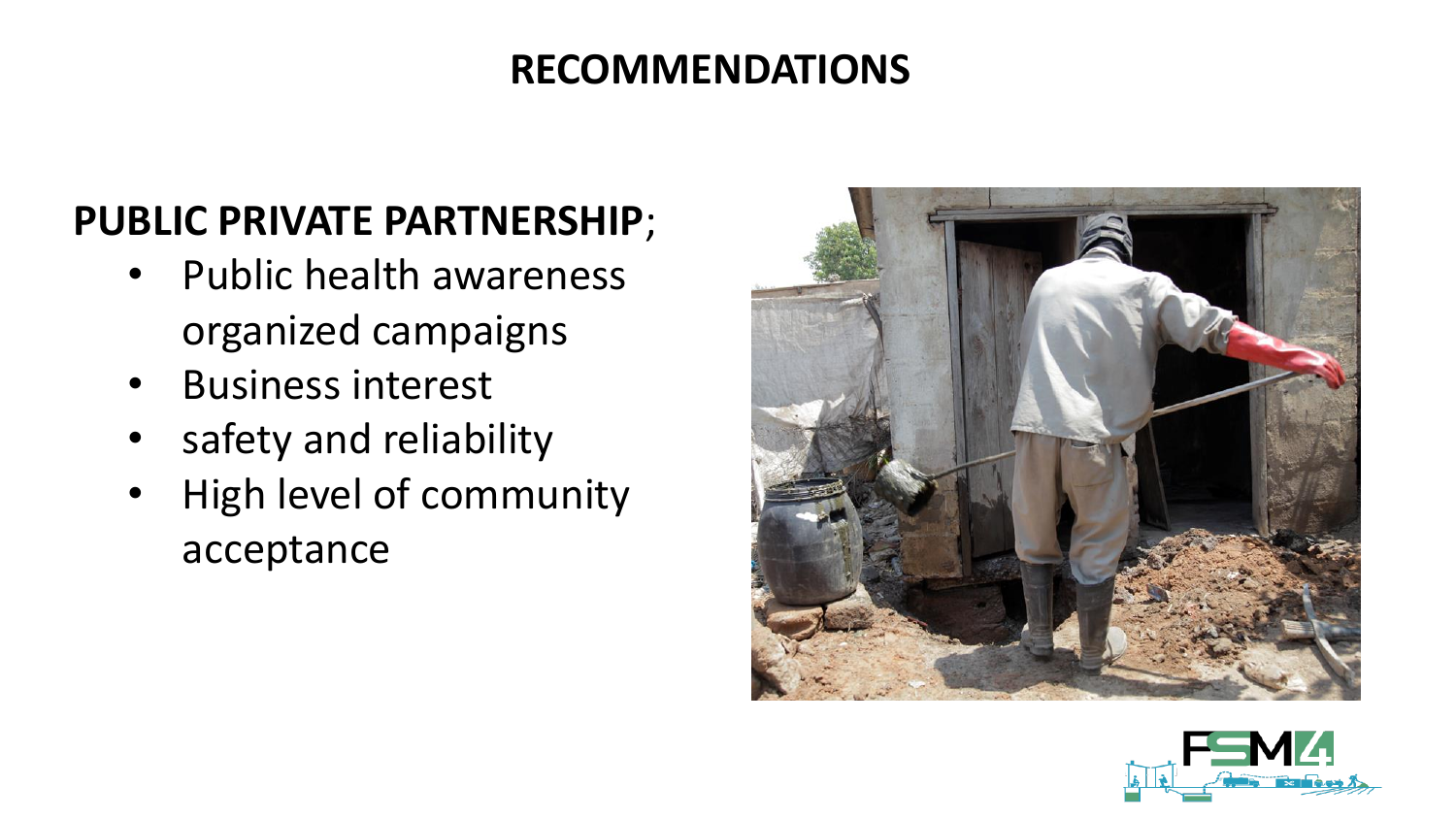#### **RECOMMENDATIONS**

- 1. Independence of licensers and regulators works
- 2. A strong regulated framework enhances a closely monitored service provision for safe transport and disposal
- **3. Safety of practice**, **marketing and advertising** of the service and **accessibility** increases acceptance
- 4. Partnerships with established entities such as community based organisations can help to earn trust in communities

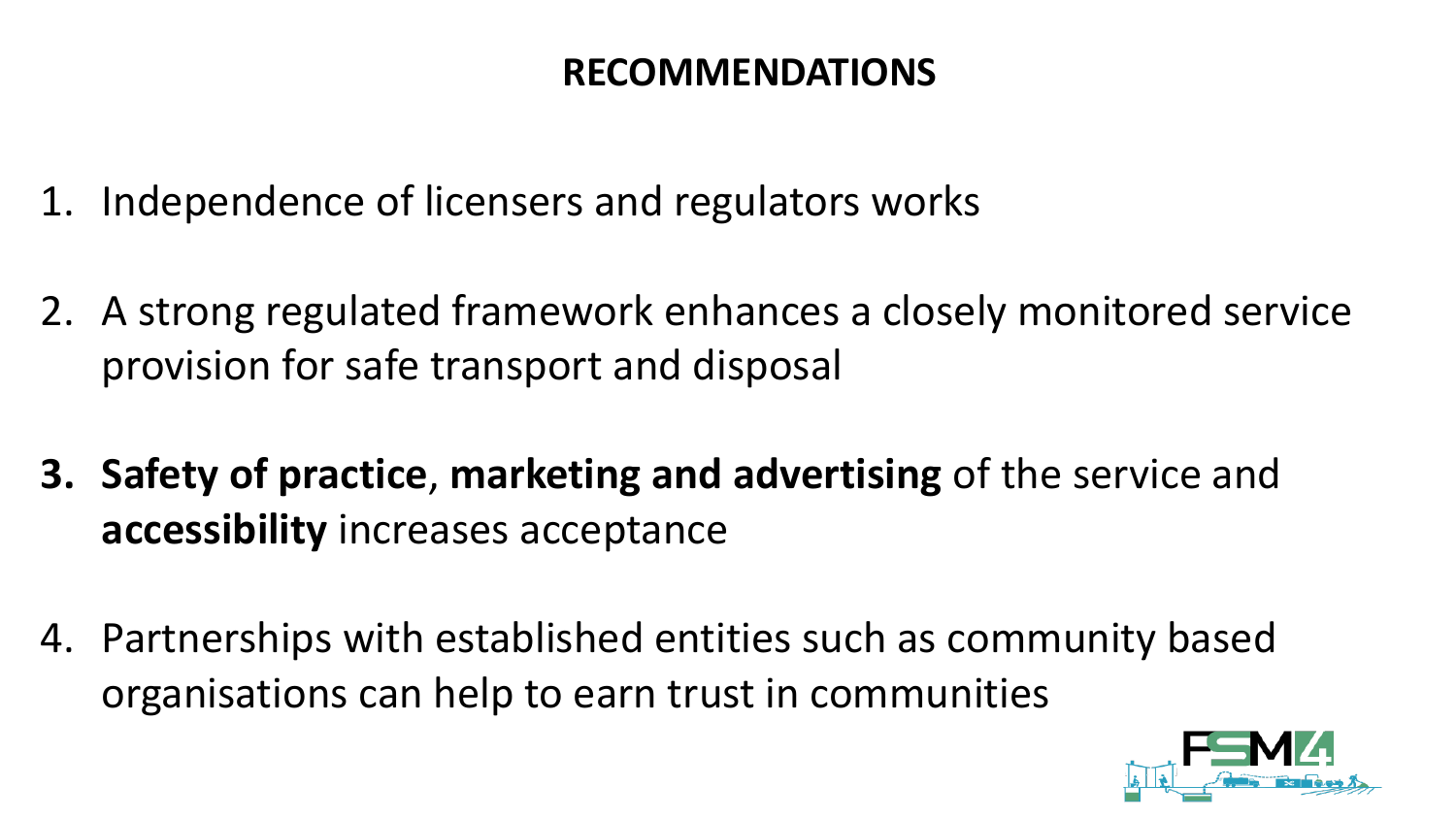### **MAIN MESSAGES**

- FSM service influencing parameters for a particular management system are numerous and closely connected to each other.
- Efforts to follow legal, achieve social acceptance, as well as provide safe and reliable service will just be followed correctly if there is interest in the provision of high quality service and not just focus on short term profit.